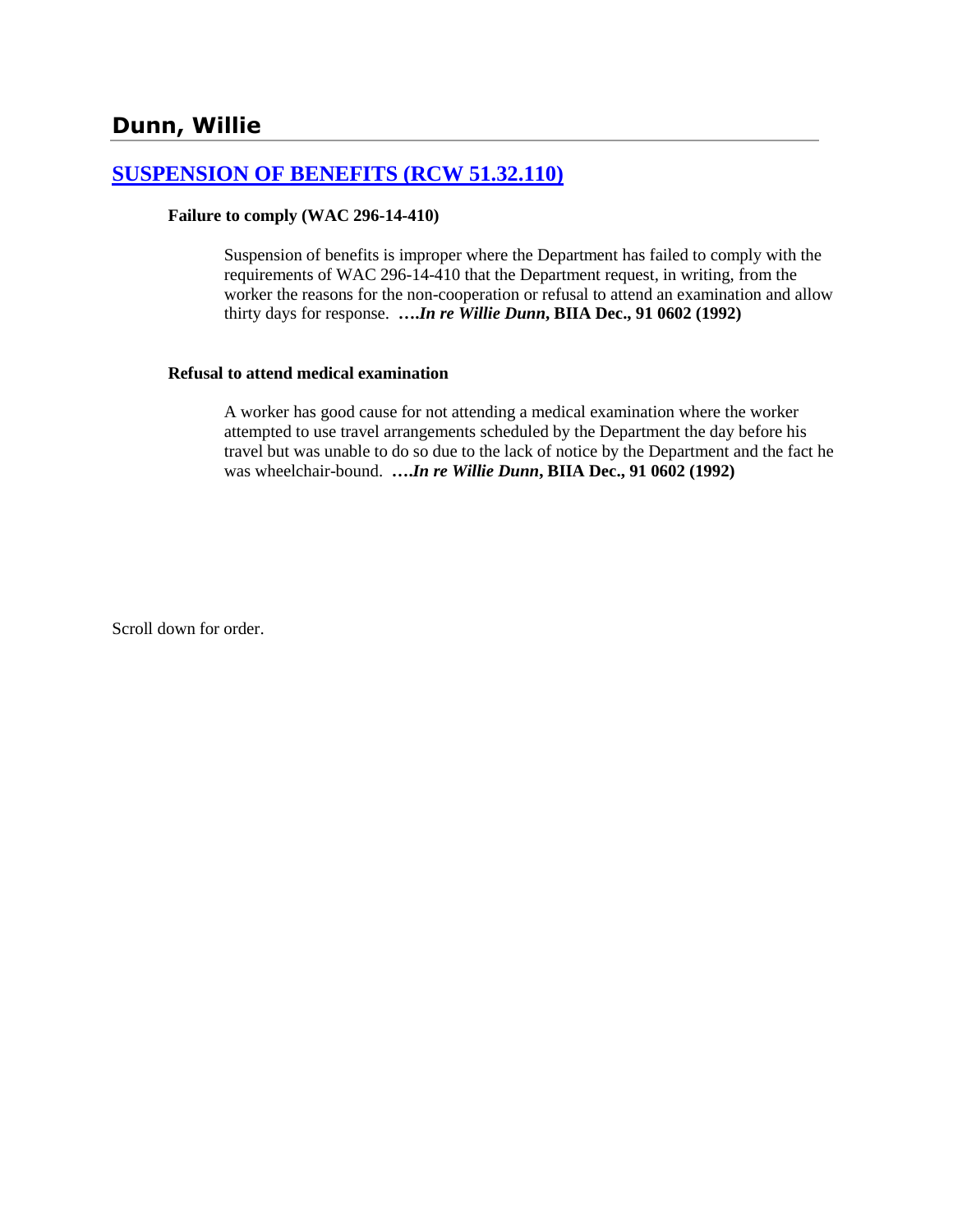# **BEFORE THE BOARD OF INDUSTRIAL INSURANCE APPEALS STATE OF WASHINGTON**

**)**

**IN RE: WILLIE DUNN ) DOCKET NO. 91 0602**

**CLAIM NO. K-111982 ) DECISION AND ORDER**

APPEARANCES:

Claimant, Willie Dunn, Pro Se, and by Small, Snell, Logue & Weiss, per Brent Featherston, Legal Intern

Employer, Volt Temporary Services, Inc., by Rick Moore

Department of Labor and Industries, by The Office of the Attorney General, per Donna Brown, Barbara Gary, and Larry Jones, Assistants, and by Whitney Cochran, Paralegal

This is an appeal mailed by the claimant, Willie Dunn, on February 2, 1991, and received by this Board on February 6, 1991, from an order of the Department of Labor and Industries dated December 4, 1990 which suspended the claimant's right to further benefits effective December 4, 1990 for failure to submit to a medical examination. **REVERSED AND REMANDED**

# **DECISION**

Pursuant to RCW 51.52.104 and RCW 51.52.106, this matter is before the Board for review and decision on a timely Petition for Review filed by the claimant to a Proposed Decision and Order issued on January 7, 1992 in which the order of the Department dated December 4, 1990 was affirmed.

The Board has reviewed the evidentiary rulings in the record of proceedings and finds that no prejudicial error was committed and said rulings are hereby affirmed.

The issue on appeal is whether the Department of Labor and Industries properly suspended claimant Willie Dunn's benefits effective December 4, 1990 for failure to attend a medical examination on November 29, 1990. The appeal was tried on the issue of whether Mr. Dunn had good cause for his failure to appear. We find that he did have good cause, based on the facts as hereafter set forth. In addition, we find that the suspension was improper in that the Department failed to comply with the requirements of WAC 296-14-410 before issuing the suspension order.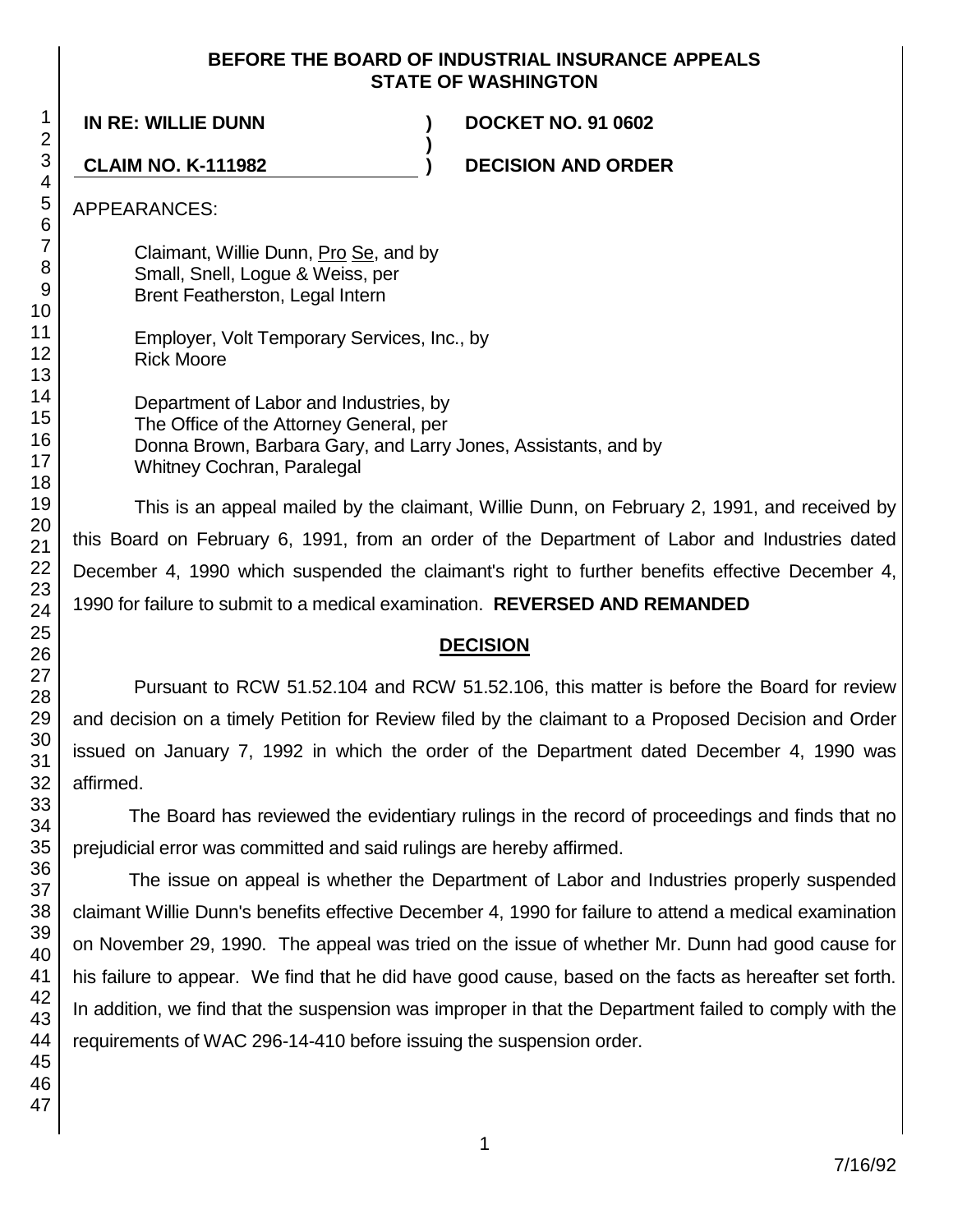Willie Dunn suffered an industrial injury in Washington on July 25, 1986. He moved to Texas in October 1986. Between October 1986 and the December 4, 1990 suspension order, all benefits and medical care were provided to Mr. Dunn in Texas. In 1990, Mr. Dunn began discussions with the Department about settlement and closure of his claim. The medical information about Mr. Dunn from a vocational assessment conflicted with the records he used to support a successful bid for social security disability benefits. As a result of the discrepancies in medical information, the Department required Mr. Dunn's attendance at a medical examination pursuant to RCW 51.32.110.

Mr. Dunn did not have a telephone, so the Department initiated all communications to him by mail. Mr. Dunn occasionally initiated telephone calls to the Department. Jonine Stewart was the claims manager assigned to Mr. Dunn's case. On November 2, 1990, she sent Mr. Dunn a letter informing him that an examination would be arranged in Seattle, with the Department making advance arrangements for transportation and lodging. Shortly thereafter, the Department sent him a letter informing him that the examination was scheduled for November 29, 1990. The letter instructed Mr. Dunn to contact the Department's Seattle service location to make travel arrangements. On November 13, 1990, Mr. Dunn contacted the service location and informed Jeannie Ramirez that he was wheelchair- bound and would require special transportation arrangements. Ms. Ramirez referred him back to Ms. Stewart regarding the special transportation needs. Ms. Ramirez did not make any travel arrangements after speaking with Mr. Dunn.

Ms. Stewart does not personally make transportation arrangements for out-of-state claimants, but did undertake to get authorization for a wheelchair and transportation to an airport in Texas. She relayed information concerning this authorization to Ms. Ramirez, and assumed that a reservation for Mr. Dunn was arranged by November 16, 1990. In fact, Ms. Ramirez failed to make any reservations at that time. Ms. Stewart sent Mr. Dunn an express mail letter on November 16, 1990 reminding him that he must cooperate or his benefits would be suspended. The letter contained no information regarding specific airline flight information and/or lodging arrangements.

On November 26, 1990, Mr. Dunn called the Seattle service location, again speaking with Ms. Ramirez. She had not yet made reservations for him. Mr. Dunn at that time requested that the Department also pay for an attendant (his wife) to accompany him. Ms. Ramirez referred him back to Ms. Stewart. Ms. Stewart requested medical confirmation that an attendant was necessary. Neither Mr. Dunn nor his wife provided that information. Ms. Stewart sent another express mail letter on that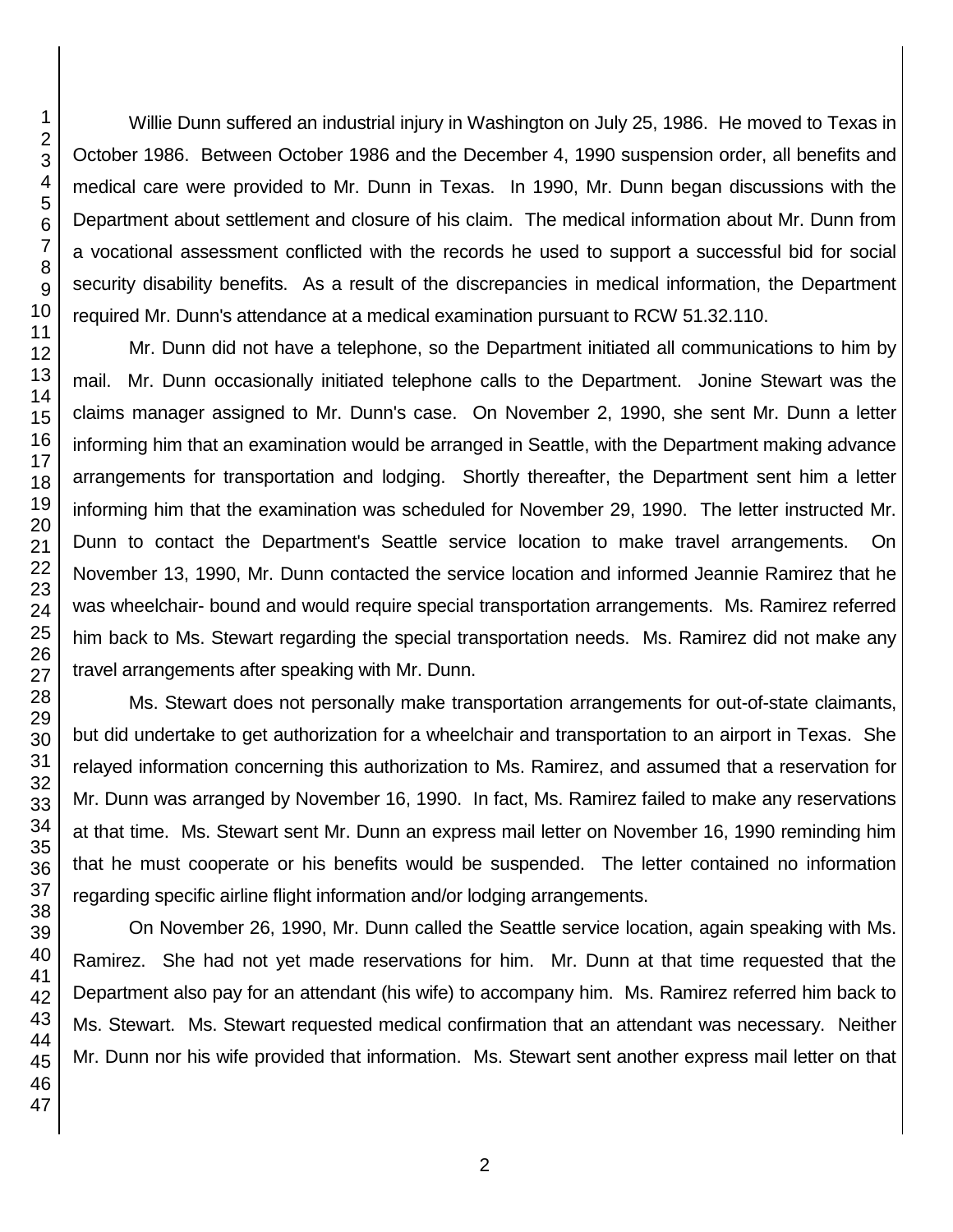day informing Mr. Dunn that his benefits would be suspended if he did not appear at the scheduled examination. The letter contained no information about travel arrangements.

On the morning of November 28, 1990, Mr. Dunn again called the service location about travel arrangements. He spoke with Carol Goya. Ms. Goya informed him that no travel arrangements had been made and she had no authority to make a reservation for an attendant. On the afternoon of November 28, 1990, Ms. Stewart authorized travel arrangements for Mr. Dunn and an attendant. At 3:45 P.M. Ms. Ramirez made the necessary plane reservations for 6:55 A.M. the next morning. Neither Ms. Ramirez nor Ms. Stewart made any attempt to communicate the travel arrangements to Mr. Dunn, but "hoped" that he would call back later in the day so he could be told which airline to go to by 6:55 A.M. the next morning.

Ms. Ramirez testified that, although she knew earlier in the month that Mr. Dunn was to travel from Houston to Seattle, she held off making the plane reservation because she knew he was requesting "special" travel arrangements. She testified that she never made travel reservations until claimants unequivocally agreed to appear because "[It] takes a lot of doing and a lot of time. If I did that for everyone that wasn't going to show up, we'd have a real mess." 9/18/91 Tr. at 9.

On the morning of November 29, 1990, Mr. Dunn presented himself at the Houston airport and went from counter to counter asking if there were reservations for any flight to Seattle in his name. This effort was without success. On December 4, 1990, the Department issued the order suspending Mr. Dunn's benefits for failure to attend the November 29, 1990 medical examination.

RCW 51.32.110 and WAC 296-20-1103 provide that the Department will reimburse workers for travel expenses associated with special examinations conducted at the Department's request. The parties do not dispute that the Department told Mr. Dunn that travel arrangements would be made for him in advance by the Department. In fact, however, the Department did not make any travel arrangements until less than 24 hours remained before the scheduled examination. Such travel arrangements were not communicated to Mr. Dunn.

It is true that Mr. Dunn asked for special travel arrangements (wheelchair, and wife's accompaniment as an "attendant") that the Department ordinarily would not pay without advance investigation and authorization. Such authorization was finally approved on the afternoon of November 28, 1990, and reservations were then made for a flight leaving Houston at 6:55 A.M. on the day of the scheduled Seattle examination. But such arrangements could not be communicated to Mr. Dunn. Inconvenience in dealing with travel arrangements that may have to be altered or cancelled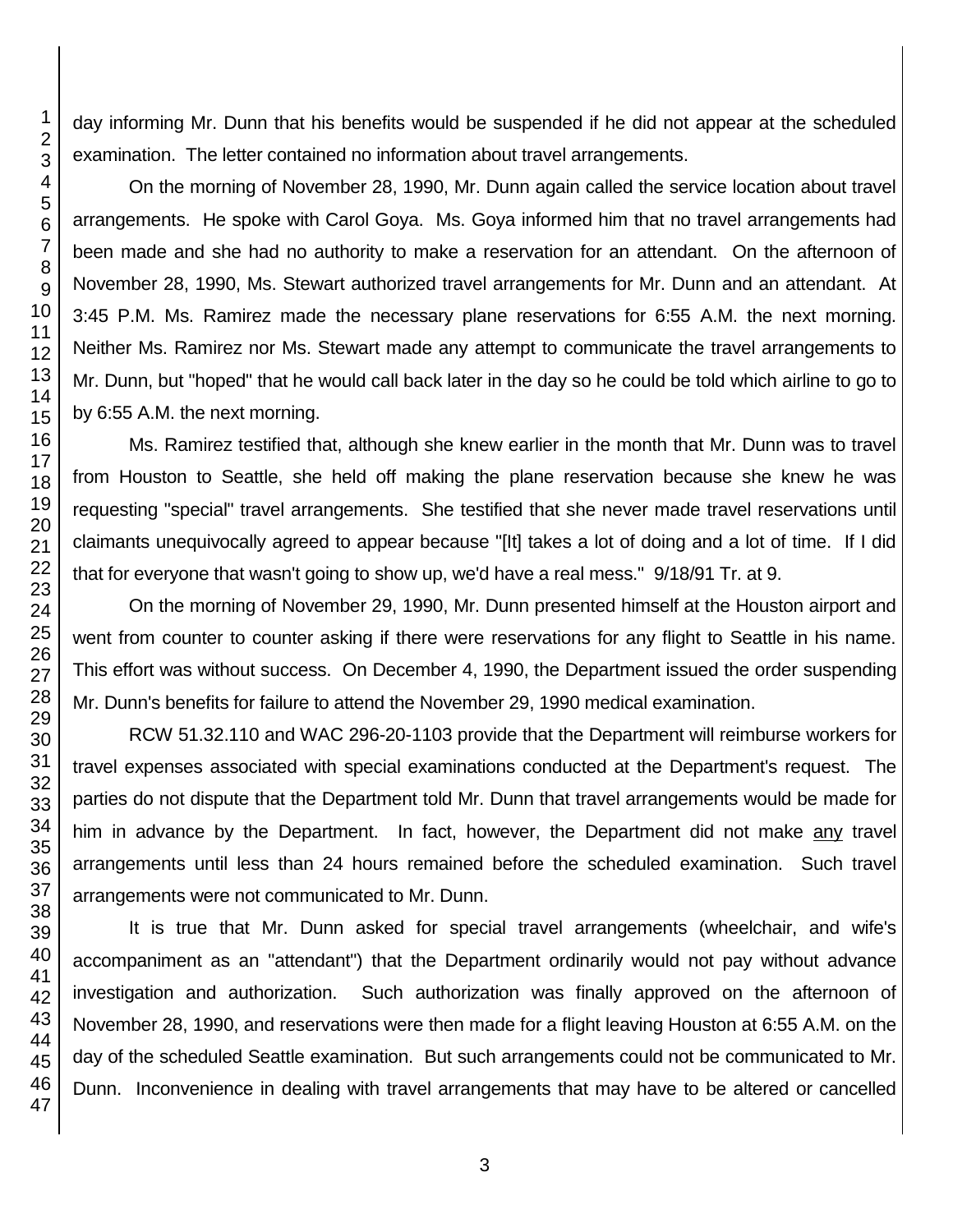does not justify placing Mr. Dunn in an impossible position and then using his alleged "noncooperation" as the basis for suspension of benefits.

A Departmentally promulgated regulation is also directly applicable here. WAC 296-14-410 provides in pertinent part that:

> Prior to the issuance of an order reducing, suspending or denying benefits, the department or self-insurer must request in writing, from the worker . . . the reasons for refusal, obstruction, delay or noncooperation.

> If the department determines no good cause exists, or if the worker fails to respond to the department's request for the reason for the refusal . . . or noncooperation within thirty days after the letter is issued, the department will issue an order . . . suspending . . . benefits. (Emphasis added)

The Department presented no evidence that it made an attempt to comply with WAC 296-14- 410. The order suspending benefits was issued on December 4, 1990 -- only five days after Mr. Dunn did not appear at the special examination. There was obviously no opportunity for Mr. Dunn to timely present his explanation for his failure to appear, as plainly required by WAC 296-14-410.

We recognize that it was quite difficult for the Department's claims people to communicate with Mr. Dunn, and that his requests for special travel arrangements complicated the matter further. However, in the last analysis, the Department's delayed and circuitous actions culminating in truly "last minute" arrangements, constituted good cause for his failure to appear as scheduled.

We will remand the matter to the Department with instructions to rescind and set aside the suspension order of December 4, 1990. In this regard, we note that there are apparently no compensation benefits to be reinstated, at least not yet. This record shows that the claim was closed by an order of June 8, 1990, with a permanent partial disability rating for low back impairment, and with time loss compensation terminated as paid through February 22, 1988. However, Mr. Dunn timely protested that order, and it was held in abeyance by Department order of August 8, 1990. Thereafter followed the series of events heretofore recited, leading unfortunately to the failure to accomplish the scheduled medical examination on November 29, 1990 -- an examination which may have led to resolution of the claim issues still to be decided, i.e., need for further treatment, right to further time loss compensation, if any, and/or extent of permanent disability.

It is to be hoped that a new, special examination, providing updated information on Mr. Dunn's condition related to the 1986 injury, can be expeditiously performed. In this regard, by letter dated December 31, 1991, and by subsequent correspondence, Mr. Dunn advised this Board that he has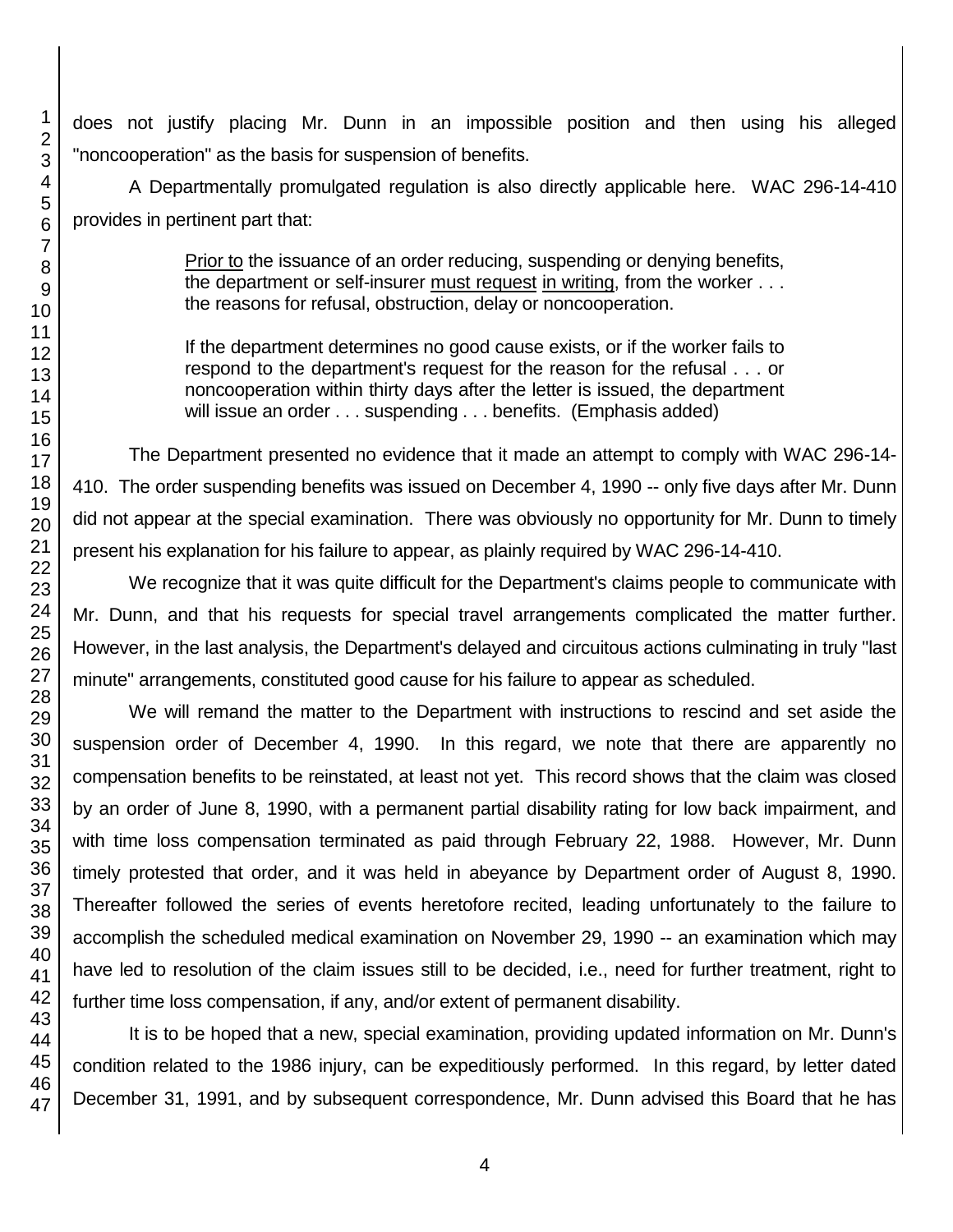now moved from Texas to California, and now resides at 326 I Street, #131, Eureka, California 95501. Perhaps his closer location will help the Department in making successful examination arrangements.

Proposed Findings of Fact Nos. 1, 2, and 3, and proposed Conclusions of Law Nos. 1 and 2 are correct and are hereby adopted as this Board's final findings and conclusions. In addition, we enter the following Findings of Fact and Conclusions of Law:

# **FINDINGS OF FACT**

- 4. At all times relevant to the issue in this appeal, claimant Willie Dunn did not have a telephone and the Department's representatives were aware that they could only contact him by mail.
- 5. On November 2, 1990, claims manager Jonine Stewart informed claimant Willie Dunn by mail that a special examination was scheduled for him in Seattle, Washington on November 29, 1990; that failure to attend the examination could result in suspension of his benefits; and that the Department would make advance arrangements for Mr. Dunn's travel to Seattle after he contacted the assigned service location.
- 6. On November 13 and November 16, 1990, Willie Dunn contacted Jonine Stewart by telephone regarding a request that travel arrangements accommodate his alleged need for a wheelchair.
- 7. On November 16, 1990, Willie Dunn contacted Jeannie Ramirez at the Seattle service location with his request that travel arrangements include wheelchair accommodations.
- 8. On November 16, 1990, Jonine Stewart sent an express mail letter to Willie Dunn again informing him that he must attend the special examination on November 29, 1990. The letter contained no information regarding the promised advance travel arrangements.
- 9. On November 26, 1990 Willie Dunn again contacted the Seattle service location as well as Jonine Stewart regarding travel arrangements. The Department had made no travel arrangements of any kind as of that date. Mr. Dunn requested permission to travel with his wife as an attendant. No permission was granted at that time.
- 10. On the morning of November 28, 1990, Willie Dunn again contacted the Seattle service location regarding travel arrangements and was informed that none had been made.
- 11. On the afternoon of November 28, 1990, at 3:45 P.M., Jeannie Ramirez at that assigned service location made reservations for Mr. Dunn and his wife to travel to Seattle on a flight leaving Houston, Texas at 6:55 A.M. on November 29, 1990. Neither Ms. Ramirez nor any other Department employee communicated the travel arrangements to Mr. Dunn, although they hoped he would call back later that day to find out the flight and its time of departure the next morning.